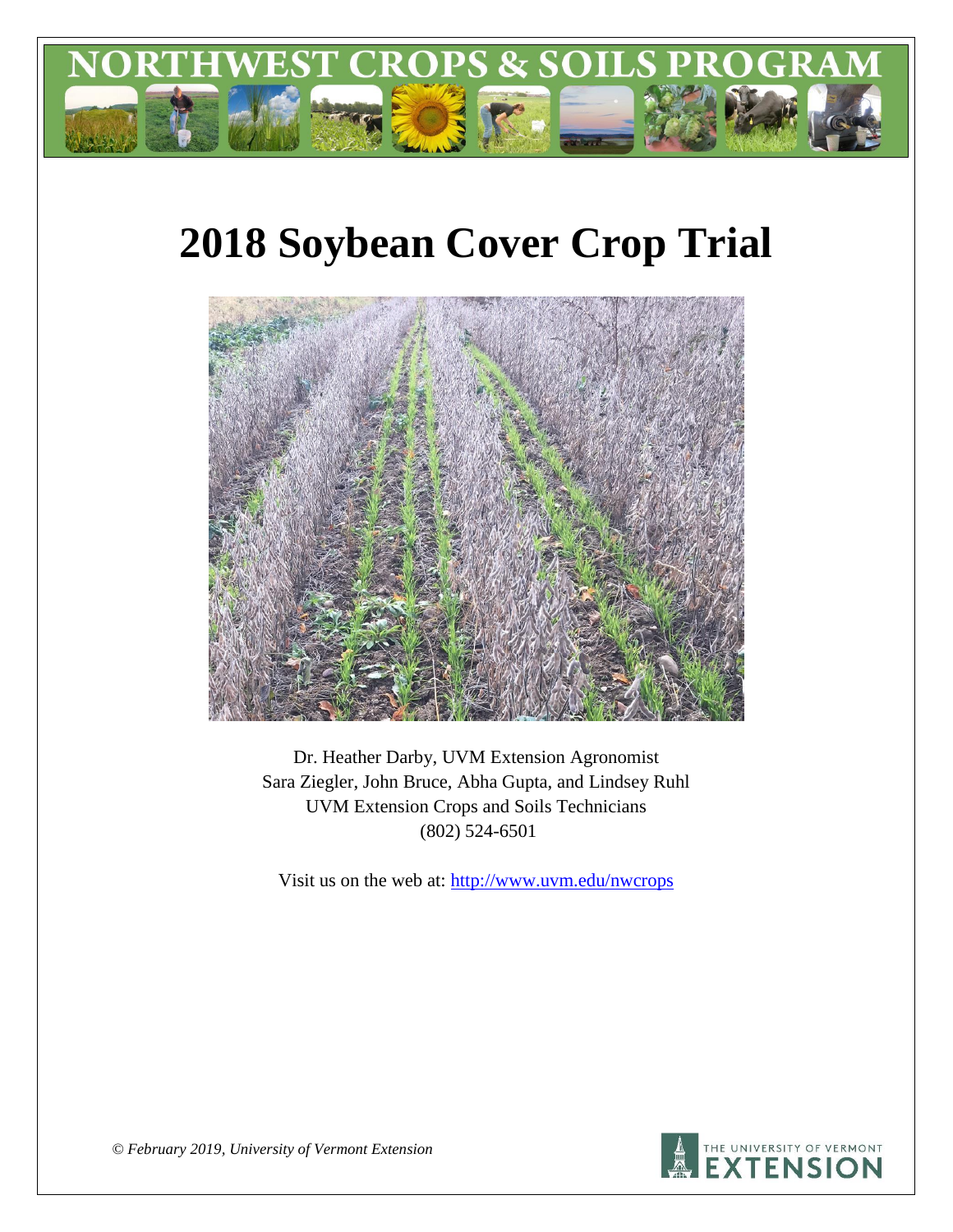#### **2018 SOYBEAN COVER CROP TRIAL Dr. Heather Darby, University of Vermont Extension [heather.darby\[at\]uvm.edu](mailto:heather.darby@uvm.edu?subject=2012%20Short%20Season%20Corn%20Report)**

In 2018, the University of Vermont Extension Northwest Crops and Soils Program investigated the impact of various cover crop mixtures on a subsequent soybean crop's yield and quality at Borderview Research Farm in Alburgh, VT. Soybeans are grown for human consumption, animal feed, and biodiesel and can be a useful rotational crop in corn silage and grass production systems. As cover cropping expands throughout Vermont, it is important to understand the potential benefits, consequences, and risks associated with growing cover crops in various cropping systems. In an effort to support the local soybean market and to gain a better understanding of cover cropping in soybean production systems, the University of Vermont Extension Northwest Crop and Soils (NWCS) Program, as part of a grant from the Eastern Soybean Board, established a trial in 2018 to investigate the impacts on soybean yield and quality following annual cover crop mixtures with a soybean crop.

## **MATERIALS AND METHODS**

The trial was established at Borderview Research Farm, Alburgh, VT in the fall of 2017. The experimental design was a complete randomized block design with four replications (Table 1). The treatments were 18 cover crop mixtures planted on 24-Aug 2017. Treatments consisted of mixtures that would both be overwintered and some that would be winter-killed. Cover crop treatments and seeding rates are listed in Table 2. Biomass was collected on 17-Oct 2017 from a  $0.25m<sup>2</sup>$  area in each plot. Samples were weighed prior to and after drying to determine dry matter content and calculate yield. Cover crop biomass was measured again in the spring just prior to soybean planting (9-May 2018) using this same method. All cover crop treatments were terminated just prior to soybean planting using a moldboard plow and disc harrow.

|                                     | <b>Borderview Research Farm-Alburgh, VT</b>                     |
|-------------------------------------|-----------------------------------------------------------------|
| Soil types                          | Benson rocky silt loam 8-15% slope                              |
| Previous crop                       | Annual cover crop mixtures                                      |
| Tillage operations                  | Moldboard plow and disc                                         |
| Plot size (feet)                    | 5 x 20                                                          |
| Row spacing (inches)                | 30                                                              |
| Replicates                          | 4                                                               |
| Starter fertilizer (lbs $ac^{-1}$ ) | 5 gal ac <sup>-1</sup> 9-18-9                                   |
|                                     | Cover crops: 24-Aug 2017                                        |
| Planting dates                      | Soybeans: 22-May 2018                                           |
| Weed control                        | 1 qt. ac <sup>-1</sup> Roundup <sup>®</sup> applied 22-Jun 2018 |
| Harvest date                        | 10-Oct 2018                                                     |

|  | Table 1. Trial management details, 2017-2018. |  |
|--|-----------------------------------------------|--|
|  |                                               |  |

On 22-May, the soybeans were planted into the terminated cover crop treatments using a 4-row cone planter with John Deere row units fitted with Almaco seed distribution units (Nevada, IA) at 185,000 seeds ac<sup>-1</sup> with 5 gal ac<sup>-1</sup> starter fertilizer (9-18-9). The variety SW1055 (maturity group 1.0, Genuity<sup>®</sup> RoundUp Ready 2 Yield) soybean was obtained from Seedway, LLC (Hall, NY) for the trial. Soybeans were sprayed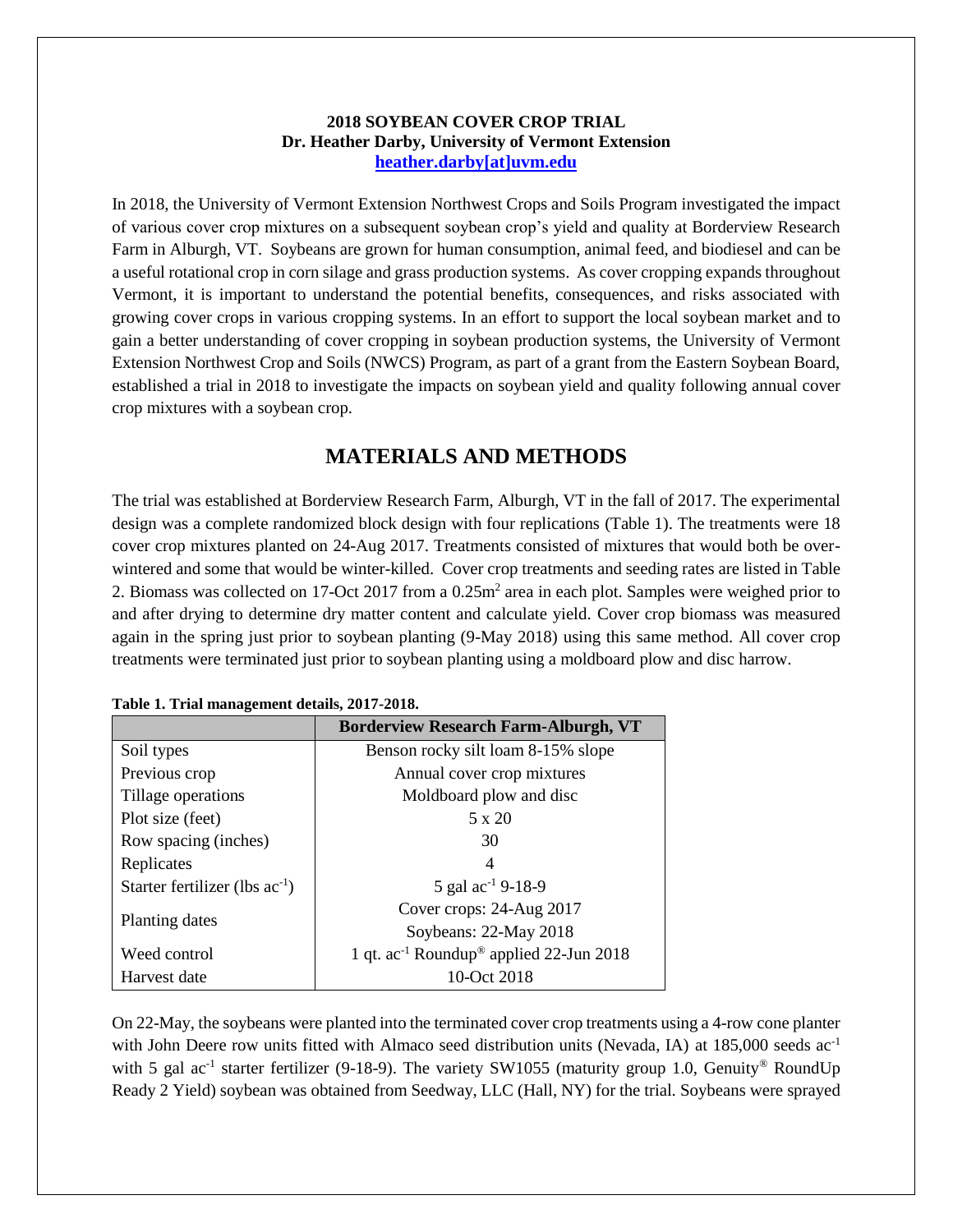with Roundup herbicide on 22-Jun to control weeds. On 10-Oct, the soybeans were harvested using an Almaco SPC50 small plot combine. Seed was cleaned with a small Clipper M2B cleaner (A.T. Ferrell, Bluffton, IN). They were then weighed for plot yield and tested for harvest moisture and test weight using a DICKEY-John Mini-GAC Plus moisture/test weight meter.

| <b>Mix</b>     | <b>Species</b>   | <b>Variety</b>        | Over-<br>winters? | <b>Seeding</b><br>rate<br>$lbs$ ac <sup>-1</sup> | <b>Mix</b> | <b>Species</b>  | <b>Variety</b> | Over-<br>winters? | <b>Seeding</b><br>rate<br>$lbs$ ac <sup>-1</sup> |
|----------------|------------------|-----------------------|-------------------|--------------------------------------------------|------------|-----------------|----------------|-------------------|--------------------------------------------------|
|                | Annual ryegrass  | unknown               |                   | 24                                               |            | Forage oats     | Everleaf       |                   | 40                                               |
| 1              | Crimson clover   | unknown               | N <sub>o</sub>    | (NRCS)                                           | 7          | Red clover      | Duration       | Yes               | 5                                                |
|                | Tillage radish   | Arifi                 |                   | mix)                                             |            | Forage turnip   | Appin          |                   | $\overline{2}$                                   |
|                | Winter triticale | Fridge                |                   | 40                                               | 8          | Annual ryegrass | <b>Bruiser</b> | N <sub>o</sub>    | 15.2                                             |
| $\overline{2}$ | Tillage radish   | Eco-till              | Yes               | $\mathbf{2}$                                     |            | Forage turnip   | Appin          |                   | 2.11                                             |
|                | Red clover       | Freedom               |                   | 5                                                | 9          | Annual ryegrass | Fria           | N <sub>o</sub>    | 22                                               |
|                | Winter pea       | Lynx                  |                   | 20                                               |            | Tillage radish  | Eco-till       |                   | $\overline{3}$                                   |
|                | Winter rye       | unknown               |                   | 40                                               | 10         | Forage oats     | Everleaf       | N <sub>o</sub>    | 70                                               |
| 3              | Red clover       | Dynamite              | Yes               | 1                                                | 11         | Tillage radish  | Eco-till       | N <sub>o</sub>    | 8                                                |
|                | Forage turnip    | Appin                 |                   | 2                                                | 12         | Crimson clover  | Dixie          | No                | 10                                               |
|                | Winter triticale | Hyoctane              |                   | 60                                               |            | Forage oats     | Everleaf       |                   | 70                                               |
| 4              | Red clover       | Dynamite              | Yes               | 3                                                | 13         | Tillage radish  | Eco-till       | N <sub>o</sub>    | $\overline{3}$                                   |
|                | Forage turnip    | Appin                 |                   | $\overline{2}$                                   |            | Crimson clover  | unknown        |                   | 10                                               |
| 5              | Forage oats      | Everleaf              | N <sub>o</sub>    | 60                                               | 14         | Winter rye      | unknown        | Yes               | 75                                               |
|                | Tillage radish   | Groundhog             |                   | 3                                                |            | Winter rye      | unknown        | Yes               | 70 (farm                                         |
| 6              | Winter triticale | Trical <sub>815</sub> | Yes               | 60                                               | 15         | Hairy vetch     | unknown        |                   | mix)                                             |
|                | Rape             | <b>Dwarf Essex</b>    |                   | 3                                                | 16         | Annual ryegrass | Fria           | N <sub>o</sub>    | 30                                               |
|                |                  |                       |                   |                                                  | 17         | Hairy vetch     |                | Yes               | 24                                               |
|                |                  |                       |                   |                                                  | 18         | No cover        |                | N <sub>o</sub>    | N/A                                              |

| Table 2. Annual cover crop mixture treatments grown in 2017 prior to soybean in 2018. |  |  |  |  |
|---------------------------------------------------------------------------------------|--|--|--|--|
|---------------------------------------------------------------------------------------|--|--|--|--|

Yield data and stand characteristics were analyzed using mixed model analysis using the mixed procedure of SAS (SAS Institute, 1999). Replications within trials were treated as random effects, and hybrids were treated as fixed. Hybrid mean comparisons were made using the Least Significant Difference (LSD) procedure when the F-test was considered significant  $(p<0.10)$ .

Variations in yield and quality can occur because of variations in genetics, soil, weather, and other growing conditions. Statistical analysis makes it possible to determine whether a difference among hybrids is real or whether it might have occurred due to other variations in the field. At the bottom of each table a LSD

value is presented for each variable (i.e. yield). Least Significant Differences (LSDs) at the 0.10 level of significance are shown. Where the difference between two hybrids within a column is equal to or greater than the LSD value at the bottom of the column, you can be sure that for 9 out of 10 times, there is a real difference between the two hybrids. In this example, hybrid C is significantly different from hybrid A but not from hybrid B. The difference between C and B is equal to 1.5,

| <b>Hybrid</b> | Yield  |
|---------------|--------|
| A             | 6.0    |
| B             | $7.5*$ |
| $\mathsf{C}$  | $9.0*$ |
| LSD           | 2.0    |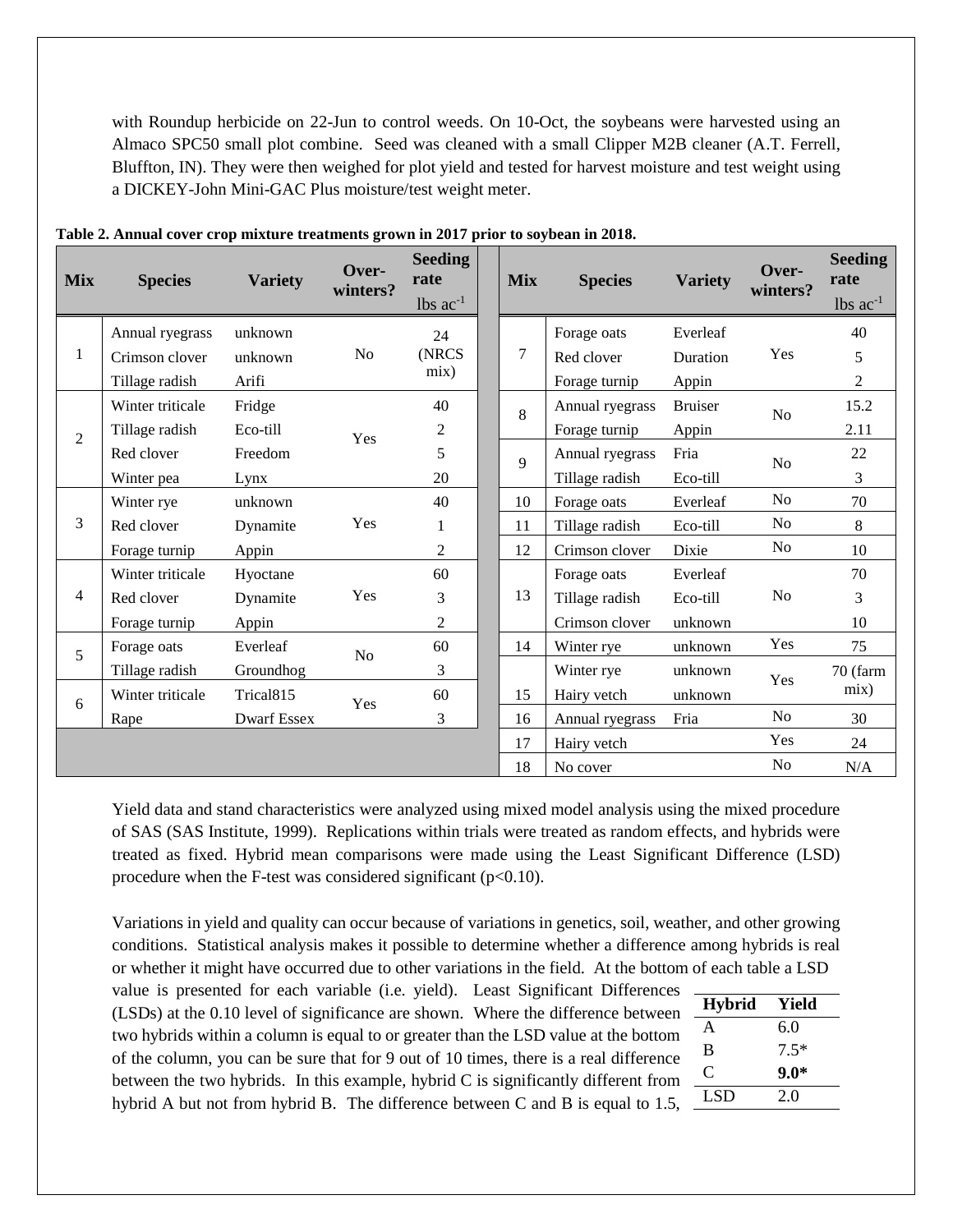which is less than the LSD value of 2.0. This means that these hybrids did not differ in yield. The difference between C and A is equal to 3.0, which is greater than the LSD value of 2.0. This means that the yields of these hybrids were significantly different from one another.

### **RESULTS**

Weather data was recorded with a Davis Instrument Vantage Pro2 weather station, equipped with a WeatherLink data logger at Borderview Research Farm in Alburgh, VT (Table 3). Overall, the season was hotter and dryer than normal. A total of 15" of rain fell during the soybean growing season. Precipitation was approximately 60% of normal. During the growing season, there were only six rain events that resulted in greater than 0.75 inches of accumulation. These six events constituted approximately 36% of the total rainfall. Consequently, there were several extended periods with very little to no rainfall. The longest period was approximately 25 days with less than 0.25 inches of accumulated rainfall. Temperatures were above normal Jul-Sep. Overall, 2731 growing degree days (GDDs) were accumulated May-October, 520 above the 30-year normal.

| Alburgh, VT                         | May     | June    | July    | August  | September | October |
|-------------------------------------|---------|---------|---------|---------|-----------|---------|
| Average temperature $({}^{\circ}F)$ | 59.5    | 64.4    | 74.1    | 72.8    | 63.4      | 45.8    |
| Departure from normal               | 3.10    | $-1.38$ | 3.51    | 3.96    | 2.76      | $-2.36$ |
|                                     |         |         |         |         |           |         |
| Precipitation (inches)              | 1.94    | 3.74    | 2.43    | 2.96    | 3.48      | 3.53    |
| Departure from normal               | $-1.51$ | 0.05    | $-1.72$ | $-0.95$ | $-0.16$   | $-0.07$ |
|                                     |         |         |         |         |           |         |
| Growing Degree Days (base 50°F)     | 352     | 447     | 728     | 696     | 427       | 81      |
| Departure from normal               | 154     | $-27$   | 88      | 115     | 109       | 81      |

**Table 3. Weather data for Alburgh, VT, 2018.**

Based on weather data from a Davis Instruments Vantage Pro2 with WeatherLink data logger. Historical averages are for 30 years of NOAA data (1981-2010) from Burlington, VT.

The top yielding cover crop treatment in the fall was mixture 7 (forage oat/red clover/turnip) which produced approximately 2 tons  $ac^{-1}$  (Table 4). This treatment performed statistically similar to mixture 3 (winter rye/red clover/turnip) and mixture 8 (annual ryegrass/turnip). As many of the treatments consisted of species that do not overwinter, the top yielding treatments in the spring, producing just under 1.5 ton ac<sup>-1</sup>, were mixtures 14 and 15, which included winter rye and winter rye/vetch respectively. None of the top treatments in the fall were top yielding in the following spring. This was true even for the treatments that included overwintering species. Soybean yield and test weight did not differ significantly by the preceding cover crop treatments. Yields averaged 3758 lbs  $ac^{-1}$  or 62.6 bu  $ac^{-1}$  and test weight averaged 55.2 lbs bu<sup>-1</sup>. These were consistent with the averages observed in our other soybean trials in 2018.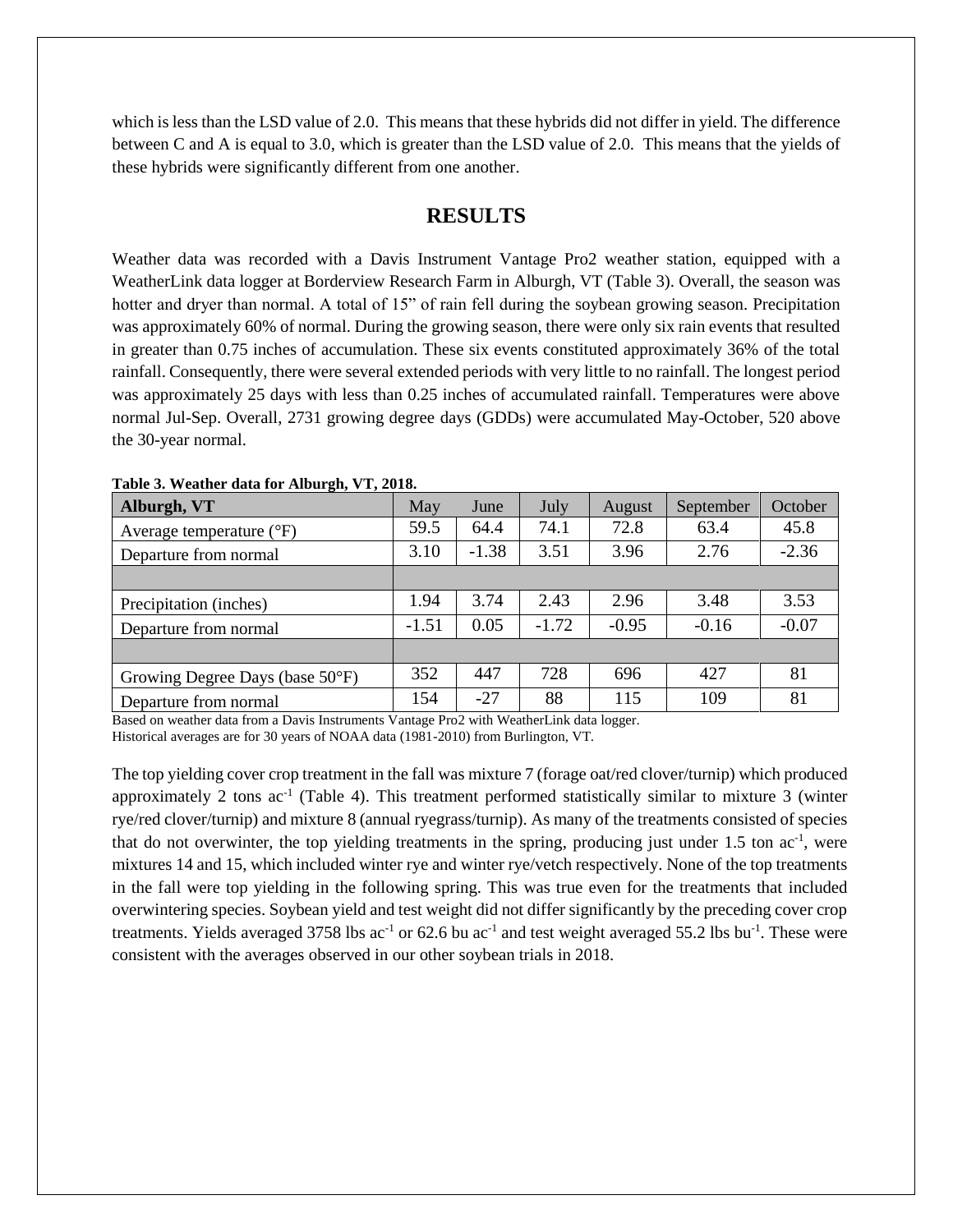|                  |                | Fall 2017 | Spring 2018            | Soybean harvest 2018   |                        |  |
|------------------|----------------|-----------|------------------------|------------------------|------------------------|--|
| Mix              | Overwinters?   |           | Dry matter yield       | Yield at 13%           |                        |  |
|                  |                |           |                        | moisture               | Test weight            |  |
|                  |                |           | $lbs$ ac <sup>-1</sup> | $lbs$ ac <sup>-1</sup> | $lbs$ bu <sup>-1</sup> |  |
| 1                | No             | 3126      | 490                    | 3695                   | 55.0                   |  |
| $\overline{2}$   | Yes            | 2992      | 1075                   | 3702                   | 55.0                   |  |
| 3                | Yes            | 3562*     | 720                    | 3573                   | 55.1                   |  |
| $\overline{4}$   | Yes            | 3297      | 768                    | 3820                   | 55.4                   |  |
| 5                | N <sub>0</sub> | 2808      | 1383                   | 4058                   | 55.1                   |  |
| 6                | Yes            | 2221      | 1378                   | 3847                   | 55.4                   |  |
| $\overline{7}$   | Yes            | 4388      | 1229                   | 3886                   | 55.9                   |  |
| 8                | N <sub>0</sub> | 3438*     | 805                    | 4150                   | 55.3                   |  |
| 9                | No             | 3165      | 486                    | 4028                   | 55.1                   |  |
| 10               | No             | 2961      | 1288                   | 3703                   | 55.3                   |  |
| 11               | N <sub>0</sub> | 2890      | 323                    | 3670                   | 55.6                   |  |
| 12               | N <sub>0</sub> | 1590      | 796                    | 3531                   | 55.1                   |  |
| 13               | N <sub>0</sub> | 2964      | 1463                   | 4074                   | 55.2                   |  |
| 14               | Yes            | 2076      | 2720*                  | 3325                   | 55.1                   |  |
| 15               | Yes            | 1088      | 2862                   | 3512                   | 55.4                   |  |
| 16               | N <sub>0</sub> | 3122      | 1557                   | 4140                   | 55.6                   |  |
| 17               | Yes            | 1104      | 1714                   | 3662                   | 55.4                   |  |
| Control          | N <sub>0</sub> | 643       | 1488                   | 3269                   | 55.1                   |  |
| LSD $(p = 0.10)$ | N/A            | 984       | 583                    | <b>NS</b>              | <b>NS</b>              |  |
| Trial mean       | N/A            | 2635      | 1252                   | 3758                   | 55.2                   |  |

|  |  | Table 4. Cover crop and soybean harvest characteristics, 2017-2018. |  |
|--|--|---------------------------------------------------------------------|--|
|  |  |                                                                     |  |

\*Varieties that did not perform significantly lower than the top performing variety in **bold** are indicated with an asterisk. NS, no significant difference. N/A, not applicable.

In 2017, we saw a significant decrease in soybean yields when following an overwintering cover crop. This year, the trend was much less pronounced (Table 5). Soils were analyzed for nitrate (NO<sub>3</sub>) content multiple times between the fall biomass harvest and soybean harvest (Figure 1). In the fall, soil nitrate levels were approximately the same in overwinter vs winterkilled cover crop treatments. The following spring when biomass was collected again, the soil nitrate level was approximately 1.54 ppm lower in the overwinter treatments.

#### **Table 5. Soybean yields by cover crop type.**

| Overwinter     |       | Soybean yield (bu $ac^{-1}$ ) |  |  |  |
|----------------|-------|-------------------------------|--|--|--|
|                | 2017  | 2018                          |  |  |  |
| Yes            | 60.4  | 60.0                          |  |  |  |
| No             | 67.9  | 62.6                          |  |  |  |
| <i>p</i> value | 0.007 | 0.132                         |  |  |  |
| Trial mean     | 64 2  | 55.2                          |  |  |  |



The top performing treatment is indicated in **bold**.

**Figure 1. Soil NO<sup>3</sup> content by cover crop treatment type, 2017-2018.**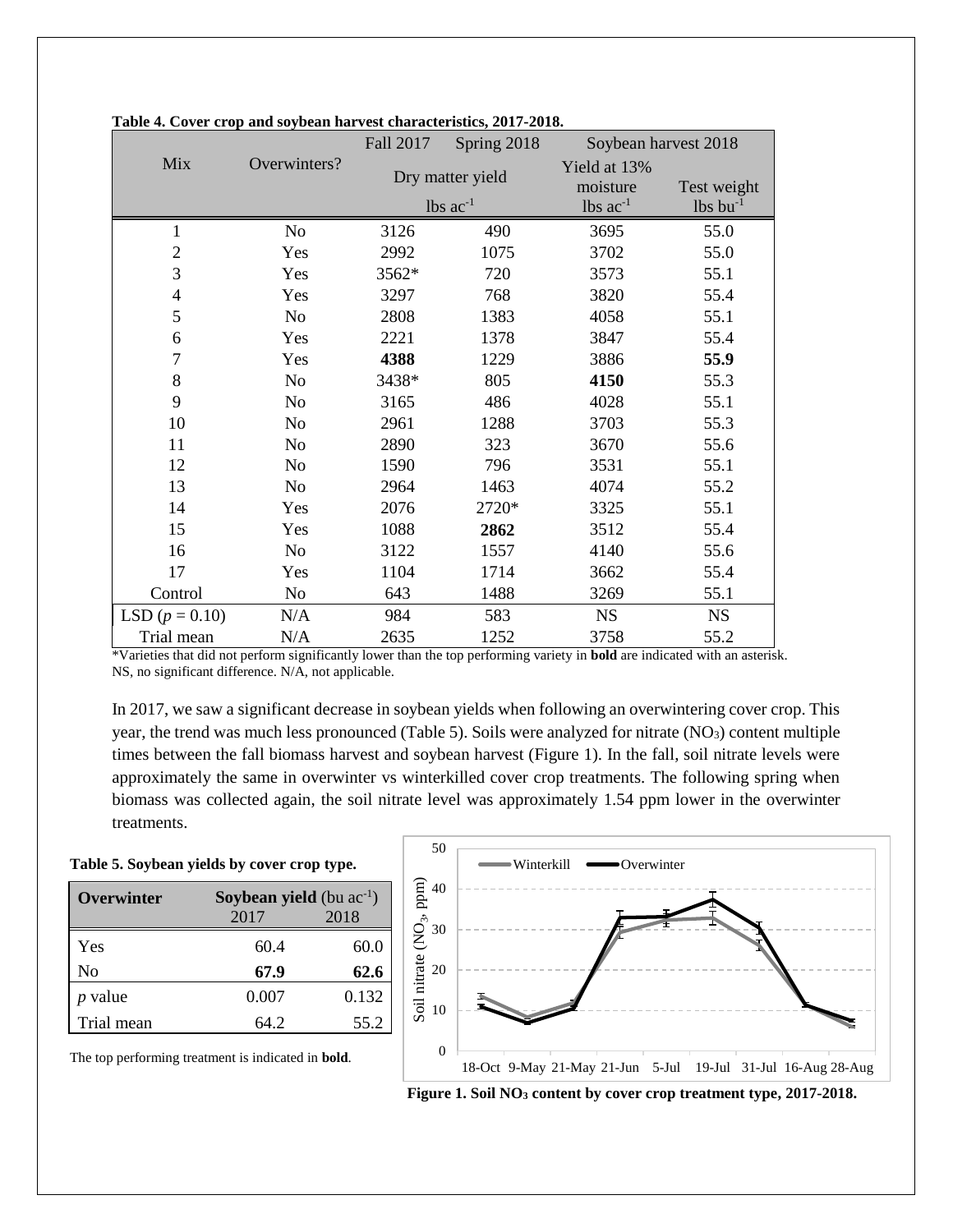This trend continues through the end of May at which point the soybeans are planted. It is not until the end of June when soil nitrate levels in the overwinter plots exceed that of the winterkill plots. This trend holds through the end of July. This suggests that the nitrogen in the living cover crop material that was incorporated into the soil prior to planting soybeans was mineralized in mid-July. The extra nitrogen released from the overwintered cover crops did not appear to impact soybean yield. It is important to recognize that starter fertilizer was applied at planting to all soybean plots. A greater impact may have been seen, had starter not been used. We plan to continue to investigate nitrogen cycling in these cover crop treatments and its potential impacts on subsequent soybean productivity.

#### **DISCUSSION**

In 2018, soybean establishment and ultimate yields were not significantly impacted by previous cover crop treatments (Figure 2). These data suggest that soybeans can successfully follow high yielding cover crop mixtures without experiencing yield depressions. As this is contrary to our observations in 2017, we will continue to investigate cover cropping practices in soybeans in this region to gain a better understanding of successful cover cropping practices and their impacts on soybean performance.

## **ACKNOWLEDGEMENTS**

UVM Extension Northwest Crops and Soils Program would like to thank Eastern Soybean Region Board for the funding for this trial. We would also like to thank Roger Rainville and the staff at Borderview Research Farm for their generous help with this research trial. We would like to acknowledge Erica Cummings, Catherine Davidson, Hillary Emick, Amanda Gervais, and Haley Jean for their assistance with data collection and entry. We would also like to thank the seed companies for their seed and cooperation in this study. The information is presented with the understanding that no product discrimination is intended and no endorsement of any product mentioned or criticism of unnamed products is implied.

*UVM Extension helps individuals and communities put researchbased knowledge to work.*



Issued in furtherance of Cooperative Extension work, Acts of May 8 and June 30, 1914, in cooperation with the United States Department of Agriculture. University of Vermont Extension, Burlington, Vermont. University of Vermont Extension, and U.S. Department of Agriculture, cooperating, offer education and employment to everyone without regard to race, color, national origin, gender, religion, age, disability, political beliefs, sexual orientation, and marital or familial status.